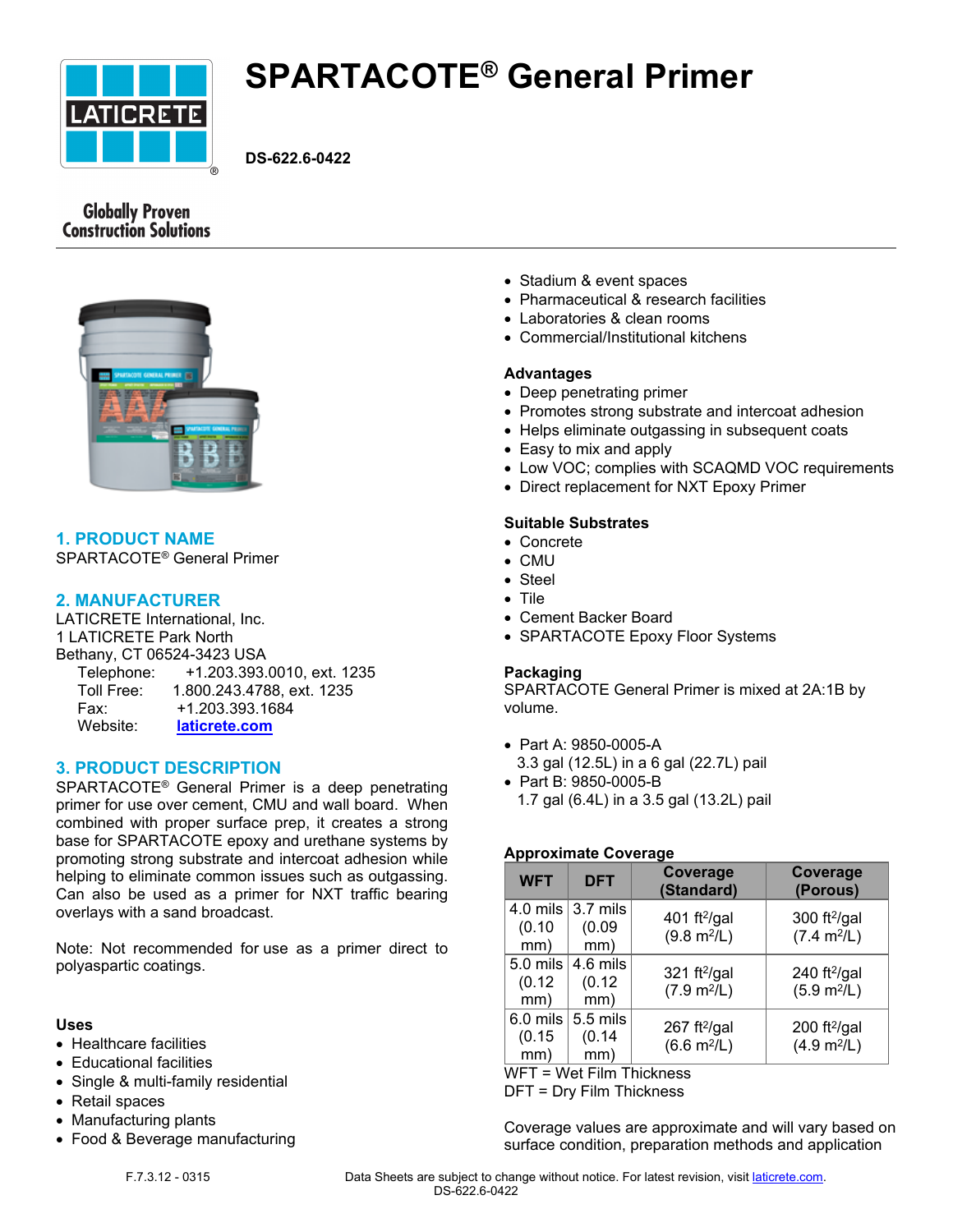technique. Very porous substrates will significantly decrease coverage and may require a second application.

## **Shelf Life**

Factory sealed containers of this product are guaranteed to be of first quality for two (2) years.

## **Limitations**

- Product is not intended for use as a wear surface.
- Substrate temperature must be between 50ºF (10ºC) and 90ºF (32ºC)
- Ambient relative humidity must not exceed 90%
- Substrate temperature must be 5ºF (3ºC) above dew point
- Product is not UV Stable and intended for interior applications only

# **Cautions**

- FOR PROFESSIONAL USE ONLY
- Thoroughly read all technical data sheets, application guidelines, warranty disclaimers and Safety Data Sheets (SDS) prior to use. Application guides are available at www.laticrete.com.
- Wear protective gloves, protective clothing and eye protection.
- Causes skin irritation. May cause an allergic skin reaction. If skin irritation or rash occurs: get medical advice/attention.
- Causes serious eye damage. If in eyes: Rinse cautiously with water for several minutes. Remove contact lenses if present and easy to do.
- If swallowed: Rinse mouth do not induce vomiting. Call a physician immediately.
- Keep out of reach of children.

# **4. TECHNICAL DATA**





**VOC/LEED Product Information** 78 g/L (as intended for use)

# **Physical Properties**

| <b>Property</b>            | <b>Test</b><br><b>Method</b> | <b>Result</b>                                          |
|----------------------------|------------------------------|--------------------------------------------------------|
| Adhesion                   | ASTM<br>D7234                | $>300$ psi<br>( > 2.1 MPa)<br><b>Substrate Failure</b> |
| Tensile<br>Strength        | <b>ASTM</b><br>D2370         | 4,000 psi<br>(27.6 MPa)                                |
| Shore D<br><b>Hardness</b> | <b>ASTM</b><br>D2240         | 65                                                     |

## **Working Properties**

| <b>Property</b>      | <b>Value</b>    |
|----------------------|-----------------|
| % solids             | 92%             |
| Mix Ratio            | 2A:1B by volume |
| <b>Working Time</b>  | 60 minutes      |
| Minimum Re-Coat Time | 6 hours         |
| Maximum Re-Coat Time | 5 days          |

Working properties based on 75°F (24°C) and 50% RH. Changes in ambient conditions may cause times to vary.

Specifications subject to change without notification. Results shown are typical but reflect test procedures used. Actual field performance will depend on installation methods and site conditions.

# **5. INSTALLATION**

#### **Surface Preparation - Concrete**

Surfaces to be coated must be free of grease and any other contaminants that may impede adhesion. Always check the surface for any bond inhibitors prior to application. Any repairs must be addressed prior to application and should be repaired in accordance with ICRI standards.

Concrete must be mechanically profiled to an ICRI CSP-3 to 5. Ensure that all surface laitance is removed prior to coating. The prepared surface should have a tensile pull-off strength of 200 psi (1.4 MPa) or greater when tested in accordance with ASTM C1583. If wet grinding, allow surface to fully dry prior to coating.

Concrete must be tested for relative humidity (RH) prior to installation of any coatings. The RH of the slab must not exceed 75% as tested per ASTM F2170 or >3lbs/1000sqft/24hr per ASTM F1869. If moisture in the slab exceeds these limits, the use LATICRETE® VAPOR BAN™ ER or SPARTACOTE Moisture Vapor Barrier is required.

After priming, SPARTACOTE Epoxy Fill Coat may be applied (see technical data sheet DS 623.3 for application instructions) to fill any substrate defects (voids, bugholes, divots, etc.) that may have been exposed during surface preparation.

#### **Surface Preparation - Over existing tile with SPARTACOTE**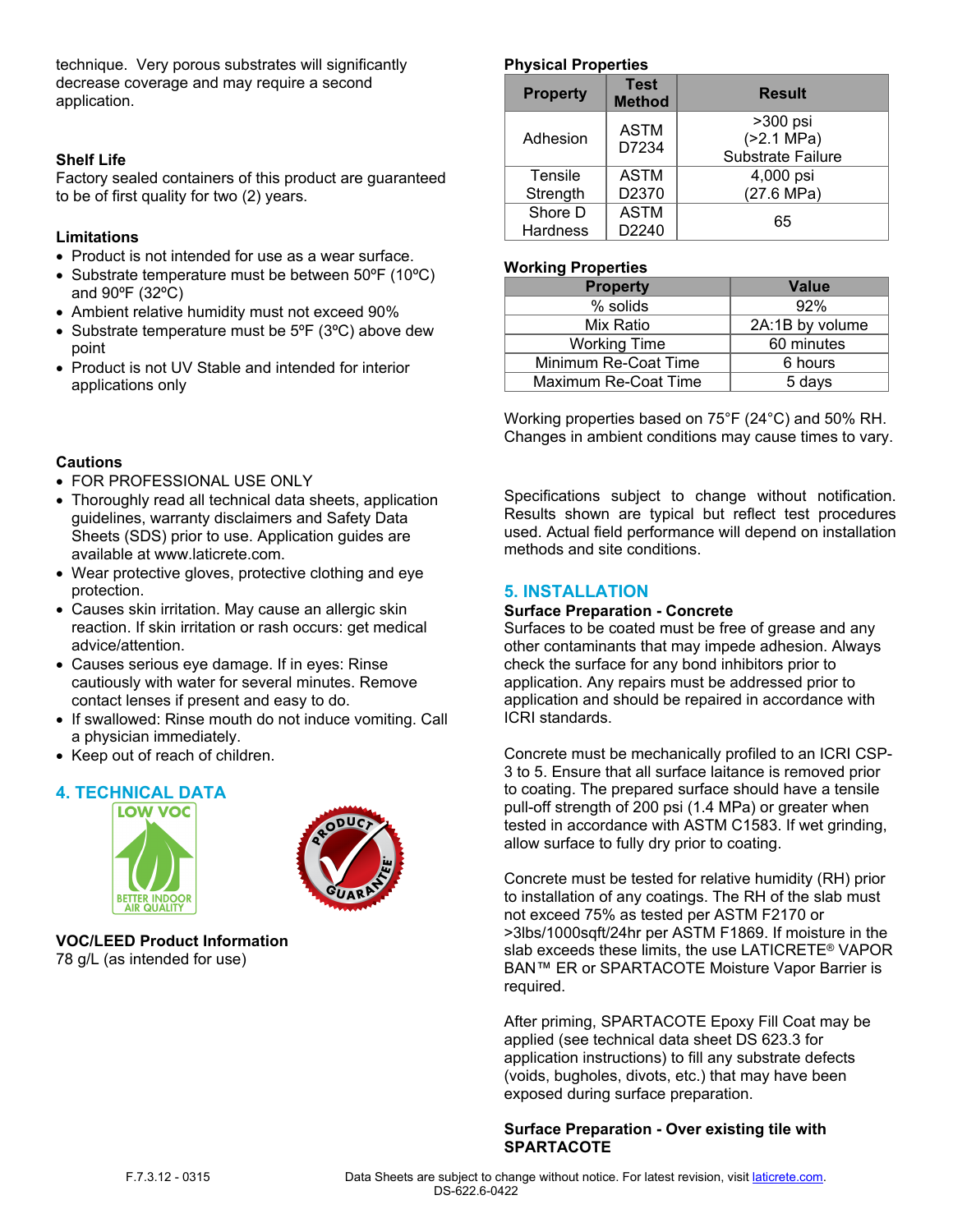Refer to TDS 450: Installation Guideline for Installing SPARTACOTE over Existing Tiled Surfaces

## **Mixing**

SPARTACOTE General Primer is mixed at a ratio of 2A:1B by volume.

Prior to mixing, stir individual components to disperse any materials that may have settled.

Combine 2 Parts B to 1 Part A. Mix for 2-3 minutes with a slow speed drill until a uniform consistency and appearance is achieved. Immediately after mixing apply product to properly prepared substrate.

# **Application**

## • **SPARTACOTE Coatings:**

SPARTACOTE General Primer may be applied by brush, roller and/or notched squeegee. Suggested application thickness is 4 to 6 mils (0.1 to 0.15 mm) or a spread rate of 267 to 401 sqft/gal for standard concrete or 200 to 300 sqft/gal for porous concrete. Spread primer evenly over all prepared surfaces. Do not allow the primer to puddle.

SPARTACOTE General Primer may be recoated once the primer is tacky but no longer transfers to a gloved hand, 6 hours minimum. To optimize inter-coat adhesion, stated recoat times must be observed. Exposure of the primer to direct sunlight will considerably shorten the recoat times. If recommended recoat times are exceeded, consult a LATICRETE Technical Service Representative; sanding or abrasive blasting may be required.

SPARTACOTE General Primer is not recommended for use as a primer direct to polyaspartic coatings

With all epoxies after priming and before each additional coat, examine the surface for amine blush (oily film). If present, remove by cleaning the surface with acetone.

#### **Notes**

Mock-ups and field test areas are required in order to validate performance and appearance related characteristics (including but not limited to color, inherent surface variations, wear, anti dusting, abrasion resistance, chemical resistance, stain resistance, coefficient of friction, etc.) to ensure system performance as specified for the intended use, and to determine approval of the coating system.

Variability in job site conditions (including but not limited to surface preparation, sunlight, humidity, dew point, temperature, etc.) during application of SPARTACOTE products may lead to fisheyes, blistering, pinholes, wrinkling, or outgassing of air in the concrete and are not product defects. Double priming, shading or evening application may be required.

#### • **NXT Traffic Bearing Overlays:**

SPARTACOTE General Primer may be applied by brush, roller and/or notched squeegee. Suggested application thickness is 6 mils (0.15 mm) or a spread rate of 267 sqft/gal for standard concrete or 200 sqft/gal for porous concrete. Spread primer evenly over all prepared surfaces. Do not allow the primer to puddle.

Apply Epoxy by pouring ribbons onto the prepared concrete and spread using appropriate round or square notch squeegee, or a SPARTACOTE Coating Broom that is designed to apply the desired mil thickness in a single coat. Apply an even coat making sure to cover all areas thoroughly. Immediately following, while epoxy is still wet, use a high quality 3/8" (9 mm) nap nonshedding paint roller to back-roll at 90° from the squeegee direction to help ensure full coverage and uniform thickness.

Working in small sections immediately broadcast clean, dry play sand (00 sand grain size: less than 1/50" or pass 98.5% sieve size #35) into the wet, freshly applied epoxy (approximately 0.5 - 1 lb. of sand per square foot) to the point of refusal completely covering the wet epoxy with sand. Continue this process maintaining a wet edge until entire area is covered. If epoxy dries prior to sand broadcast apply additional epoxy and immediately broadcast sand. Once sanded avoid walking on floor for a minimum 6 hours. Allow sanded epoxy to cure for a minimum of 8 hours then sweep and thoroughly vacuum until all loose sand and dust is completely removed from the surface. Any loose sand on the surface may appear in the finished decorative wear surface.

#### **Cleaning**

Use acetone or xylene to clean tools and equipment.

# **6. AVAILABILITY AND COST**

**Availability** LATICRETE materials are available worldwide.

#### **For Distributor Information, Call:**

 Toll Free: 1.800.243.4788 Telephone: +1.203.393.0010 For on-line distributor information, visit LATICRETE at **[laticrete.com](https://laticrete.com/)**

# **Cost**

Contact a LATICRETE Distributor in your area.

#### **7. WARRANTY**

See 10. FILING SYSTEM:

• DS 230.13: 1 Year Product Warranty

#### **8. MAINTENANCE**

The long term performance, appearance, and life expectancy of wear surface products are critically dependent upon a good routine maintenance program designed specifically for the installed wear surface.